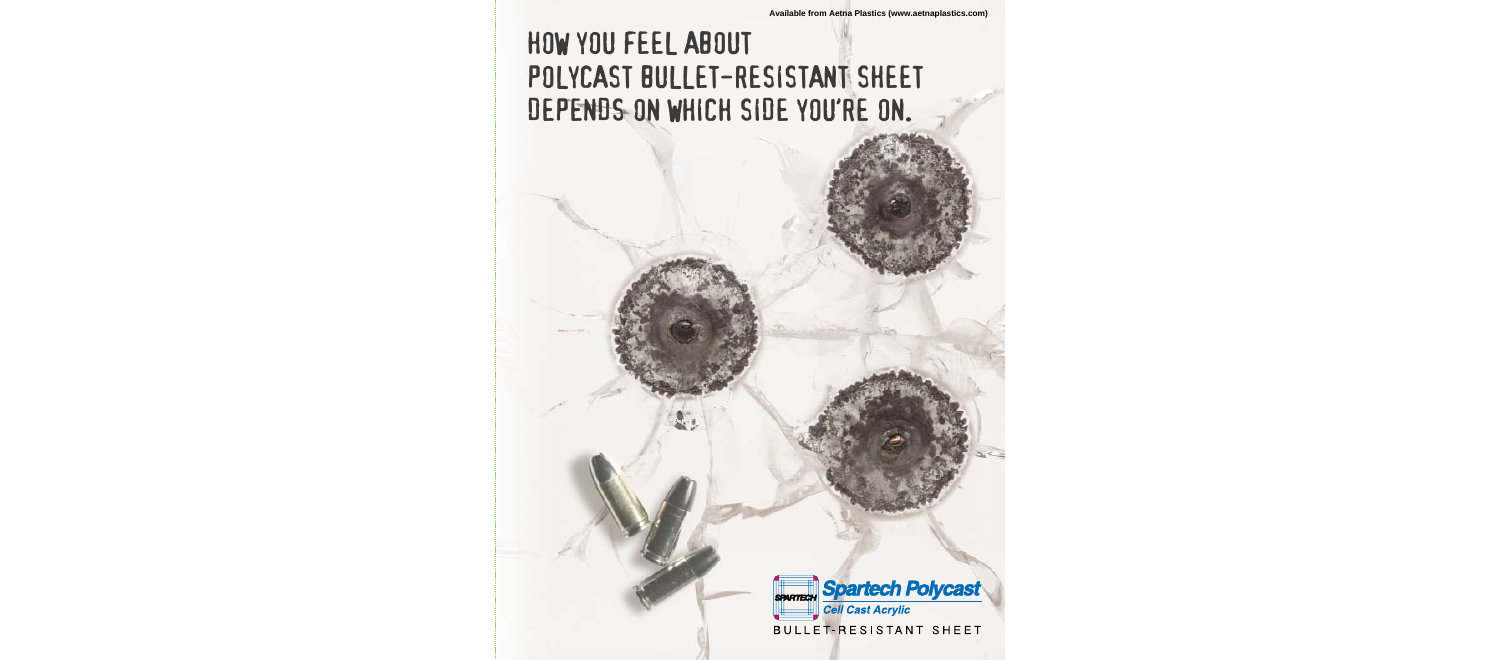# HOW TO SEPARATE THE GOOD GUYS FROM THE BAD GUYS.

## WHAT IS "BULLET-RESISTANT" SHEET?

Underwriters' Laboratories (U.L.) defines "bullet-resisting" as: "protection against complete penetration, passage of fragments of projectiles, or (fragmentation) of the protective material to the degree that injury would be caused to a person standing directly behind the ... barrier."

## THE ONLY PROVEN DETERRENT

Of all the modern security devices used by banks —including silent alarms, cameras, dye packs — bullet-resisting barriers have been proven to be the only measure that deters crime *before* it happens.

## WHY YOU NEED PROTECTION-NOW

There were 136 times as many armed bank robberies in the United States than there were approximately 50 years ago. 31% of all robberies left the victim injured. This year, there will be one convenience-store robbery for every two convenience stores in the country. This year, liability lawsuits resulting from employees injured in robberies will total in the tens of millions of dollars.

This year, get Polycast — before you, your business, or one of your employees become a part of next year's statistics.

### WHY YOU NEED POLYCAST

When choosing a bullet-resistant sheet, the four characteristics most often considered are: adequate protection, weight, optical clarity, and cost. When all those factors are considered together, Polycast is far superior to any other bullet-resistant material available. When you choose any product from the Polycast line, you're getting the best.

### ABRASION RESISTANCE

Polycast bullet resistant sheet is also available with a super abrasion resistant coating. Polycast SAR maintains 45 times the abrasion resistance of uncoated acrylic.

## LIGHTER WEIGHT

Polycast weighs 48% less than glass with the same U.L. rating, and slightly less than polycarbonate offering the same protection.

## SUPERIOR OPTICAL CLARITY

Crystal-clear, Polycast transmits significantly more light than bullet-resistant glass or polycarbonate. It is attractive in any environment, and will maintain its beauty over time.

## MORE DESIGN FLEXIBILITY

Polycast will not turn yellow, haze, degrade or turn brittle when exposed to the elements. And it can be cut to any size using standard tools without chipping or cracking. It can also be formed into curved shapes, and the edges can be polished to a beautiful clear luster, unlike polycarbonate, where edges turn black when polished. It is for these reasons that Polycast bullet resistant sheet is the clear favorite when it comes to machining and polishing.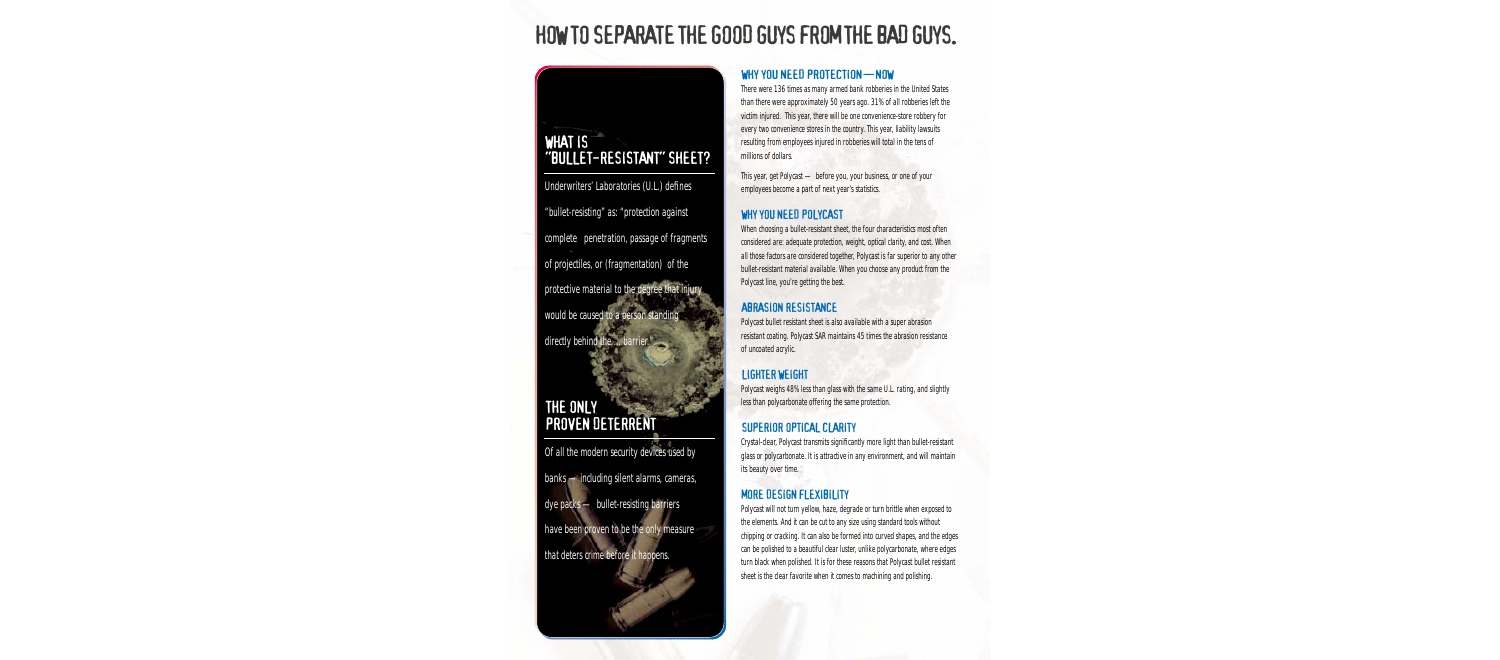# LEVEL#1

# MP1.25

MP 1.25 is one of our thinnest and lightest bullet resisting products. It protects against handguns of medium power, such as the 9 mm and Super 38 Automatic — any handgun with a muzzle energy of 380 to 460 foot-pounds. It is offered with and without Polycast SAR Super Abrasion-Resistant coating.

Polycast is recognized the world over for its commitment to customer service and technical assistance. Please feel free to contact Polycast at any stage, from design and specification to fabrication, installation and care. For assistance, please call 1-800-243-9002.

| Protection<br>9 <sub>mm</sub>                                      | <b>Thickness</b><br>1.25                                                    | Weight*                                                                       |
|--------------------------------------------------------------------|-----------------------------------------------------------------------------|-------------------------------------------------------------------------------|
| <b>Optical Properties</b><br>$Transmission: > 90\%$<br>Haze $<$ 1% | Polycast SAR™<br><b>Super Abrasion-Resistant Coating</b><br><b>Optional</b> | <b>Sizes</b><br>$\overline{4' \times 6'}$<br>$4' \times 8'$<br>$5' \times 6'$ |
| U.L. Designation<br>752, Level 1                                   | <b>Available in Tints</b>                                                   | $5' \times 8'$<br>$6' \times 6'$<br>$6' \times 8'$<br>$6'$ x $10'$            |



\*pounds per square foot

Code ratings and Standards:

Maximum Continuous Service Temperature:

Minimum Continuous Service Temperature:  $-26^\circ$  F (lowest temperature tested for b

#### TYPICAL PROPERTIES OF POLYCAST<sup>®</sup> SAR<sup>MMP</sup> 1.25 (ULLEVEL1)

| ratings and Standards:                                                                                                                                   |                                                                                                                                                                                                        | Value                                                                                                                       | <b>Test Method</b>                                                                 |
|----------------------------------------------------------------------------------------------------------------------------------------------------------|--------------------------------------------------------------------------------------------------------------------------------------------------------------------------------------------------------|-----------------------------------------------------------------------------------------------------------------------------|------------------------------------------------------------------------------------|
| Meets the test requirements of Building Code class CC2,<br>ANS, 297.1-Safety Glazing Material,                                                           | <b>Ballistic Protection</b>                                                                                                                                                                            | 9 <sub>mm</sub>                                                                                                             | <b>UL 752</b>                                                                      |
| ANS, <i>226.1-Motor Vehicle Safety Glazing Material</i> ,<br>Dade County Approval, Federal Specification L-P-391D+<br><b>ASTM D 4802.</b>                | <b>Optical Properties</b><br><b>Light Transmission</b><br>Haze<br><b>Yellowness Index</b>                                                                                                              | $>90\%$<br><1.0%<br>< 0.7%                                                                                                  | <b>ASTM D1003</b><br><b>ASTM D1003</b><br><b>ASTM D1925</b>                        |
| imum Continuous Service Temperature:<br>$170^\circ$ F<br>num Continuous Service Temperature:<br>-26° F (lowest temperature tested for bullet-resistance) | <b>Mechanical Properties</b><br><b>Thickness</b><br>Weight<br>Abrasion Resistance(coated)<br><b>Abrasion Resistance(uncoated)</b><br><b>Tensile Strength</b><br>Tensile Modulus<br><b>Flex Modulus</b> | 1.250in.<br>$7.7$ $\#$ /sq.ft.<br>0.2 to 2.0 (%haze change)<br>14 (%haze change)<br>9,500 psi<br>400,000 psi<br>400,000 psi | Taber 100 cycles<br>Taber 100 cycles<br><b>ASTM D638</b><br>ASTM D638<br>ASTM D790 |
|                                                                                                                                                          | <b>Flammability</b><br><b>Burn Rate</b><br><b>Smoke Density</b><br><b>Auto Ignition Temperature</b>                                                                                                    | $1.2$ in./min<br><b>Max: 8%; Rating: 5%</b><br>465 $^{\circ}$ C (870 $^{\circ}$ F)                                          | ASTM D635<br><b>ASTM D2843</b><br><b>ASTM D1921</b>                                |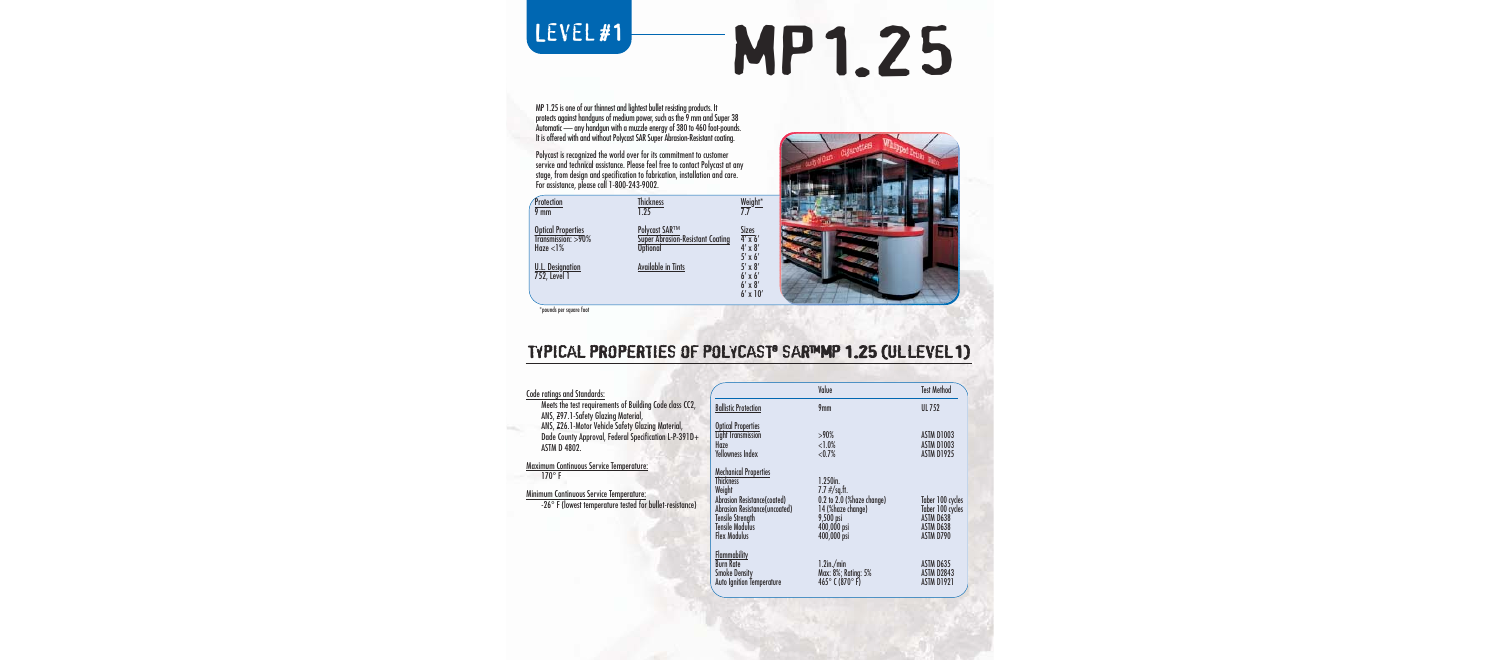# LEVEL#2

# HP1.25

For thin, light, crystal-clear protection against high-power handguns, it's tough to beat HP 1.25. It protects against handguns such as the .357 magnum and others with a muzzle energy of 548 to 663 foot-pounds. Polycast SAR Super Abrasion-Resistant coating is standard.

Polycast is recognized the world over for its commitment to customer service and technical assistance. Please feel free to contact Polycast at any stage, from design and specification to fabrication, installation and care. For assistance, please call 1-800-243-9002.

| <b>Protection</b><br>.357 Magnum                                   | <b>Thickness</b><br>1.378                                                          | Weight*<br>$\overline{8.5}$                                                   |
|--------------------------------------------------------------------|------------------------------------------------------------------------------------|-------------------------------------------------------------------------------|
| <b>Optical Properties</b><br>$Transmission: > 90\%$<br>Haze $<$ 1% | <b>Polycast SAR™</b><br><b>Super Abrasion-Resistant Coating</b><br><b>Standard</b> | <b>Sizes</b><br>$\overline{4' \times 6'}$<br>$4' \times 8'$<br>$5' \times 6'$ |
| U.L. Designation<br>752, Level 2                                   |                                                                                    | $5' \times 8'$<br>$6' \times 6'$<br>$6' \times 8'$<br>$6' \times 10'$         |



\*pounds per square foot also available in 1.750" uncoated

# TYPICAL PROPERTIES OF POLYCAST<sup>®</sup> SAR™HP 1.25 (UL LEVEL 2)

| <b>Code ratings and Standards:</b>                                                                                                        |                                                                                                                  | Value                                                                                  | <b>Test Method</b>                                                    |
|-------------------------------------------------------------------------------------------------------------------------------------------|------------------------------------------------------------------------------------------------------------------|----------------------------------------------------------------------------------------|-----------------------------------------------------------------------|
| Meets the test requirements of Building Code class CC2,<br>ANS, 297.1-Safety Glazing Material,                                            | <b>Ballistic Protection</b>                                                                                      | .357 Magnum                                                                            | <b>UL 752</b>                                                         |
| ANS, <i>226.1-Motor Vehicle Safety Glazing Material</i> ,<br>Dade County Approval, Federal Specification L-P-391D+<br><b>ASTM D 4802.</b> | <b>Optical Properties</b><br><b>Light Transmission</b><br>Haze<br><b>Yellowness Index</b>                        | $>90\%$<br><1.0%<br>< 0.7%                                                             | <b>ASTM D1003</b><br><b>ASTM D1003</b><br><b>ASTM D1925</b>           |
| <b>Maximum Continuous Service Temperature:</b><br>$170^\circ$ F                                                                           | <b>Mechanical Properties</b><br><b>Thickness</b>                                                                 | $1.378$ in.                                                                            |                                                                       |
| <b>Minimum Continuous Service Temperature:</b><br>-26° F (lowest temperature tested for bullet-resistance)                                | Weight<br><b>Abrasion Resistance</b><br><b>Tensile Strength</b><br><b>Tensile Modulus</b><br><b>Flex Modulus</b> | $8.5$ #/sq.ft.<br>0.2 to 2.0 (%haze change)<br>9,500 psi<br>400,000 psi<br>400,000 psi | Taber 100 cycles<br><b>ASTM D638</b><br><b>ASTM D638</b><br>ASTM D790 |
|                                                                                                                                           | <b>Flammability</b><br><b>Burn Rate</b><br><b>Smoke Density</b><br><b>Auto Ignition Temperature</b>              | $1.2$ in./min<br>Max: 8%; Rating: 5%<br>465 $^{\circ}$ C (870 $^{\circ}$ F)            | ASTM D635<br><b>ASTM D2843</b><br><b>ASTM D1921</b>                   |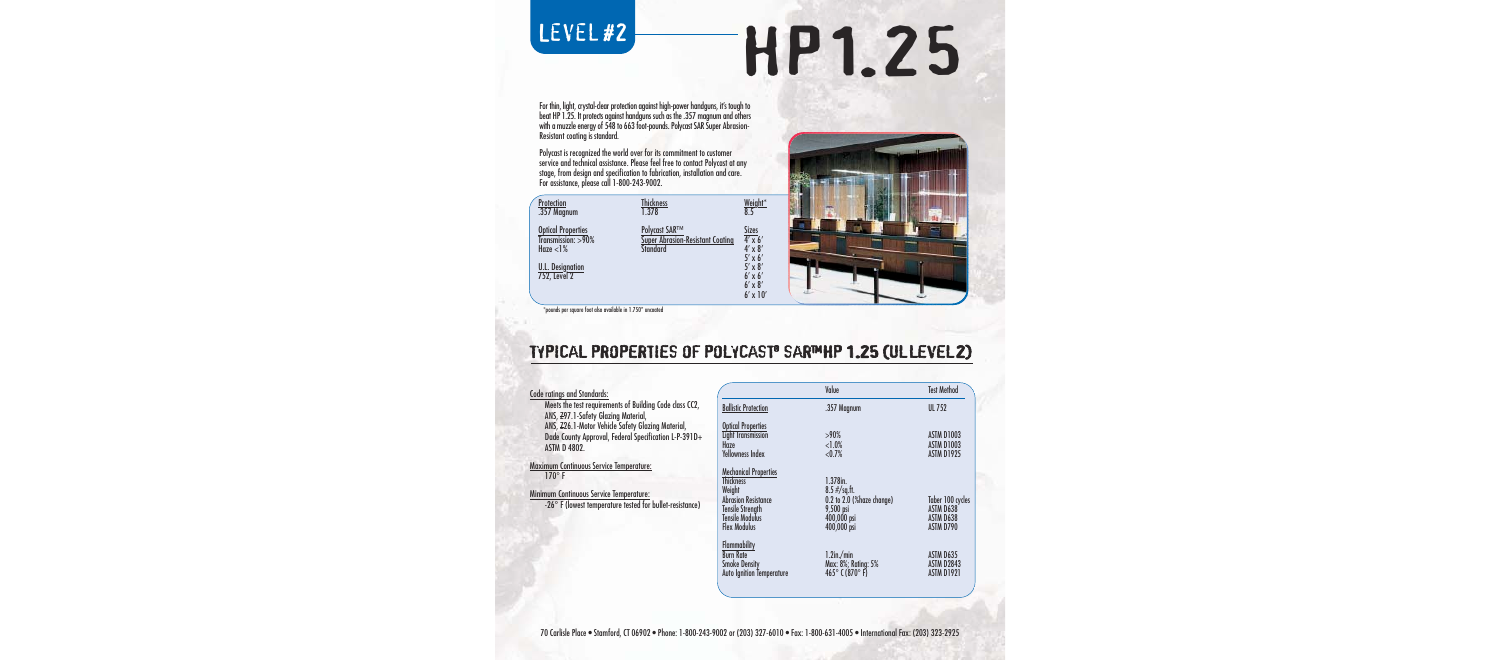# LEVEL#3

# SP1.25

Polycast also offers ballistics protection and superior optical clarity against virtually all handguns, including those of super power, such as the .44 magnum. An abrasionresistant coating is standard and the sparkling clarity after machining and polishing outshines all products in it's class. Our unique design for Polycast SP 1.25 has proven to have ballistic protective capability which exceeds the criteria set forth in U.L. Level 3 requirements. If your specifications require protection from higher caliber and velocity, please feel free to contact Polycast.

Polycast is recognized the world over for its commitment to customer service and technical assistance. Please feel free to contact Polycast at any stage, from design and specification to fabrication, installation and care. For assistance, please call 1-800-243-9002.

| <b>Protection</b><br>.44 Magnum                                                                                 | Thickness<br>1.25''                                                  | Weight*                                                                                         |
|-----------------------------------------------------------------------------------------------------------------|----------------------------------------------------------------------|-------------------------------------------------------------------------------------------------|
| <b>Optical Properties</b><br>Transmission: > 85%<br>Haze $<$ 1.5%<br><b>U.L. Designation</b><br>$752$ , Level 3 | Polycast SAR™<br><b>Super Abrasion-Resistant Coating</b><br>hınhant? | <b>Sizes</b><br>$\overline{4' \times 6'}$<br>$4' \times 8'$<br>$5' \times 6'$<br>$5' \times 8'$ |
| *pounds per square foot                                                                                         |                                                                      |                                                                                                 |



#### TYPICAL PROPERTIES OF POLYCAST<sup>®</sup> SAR™SP 1.25 (ULLEVEL3)

|                                                |                                                                                                                                                                       | Value                                                                                                  | <b>Test Method</b>                                             |
|------------------------------------------------|-----------------------------------------------------------------------------------------------------------------------------------------------------------------------|--------------------------------------------------------------------------------------------------------|----------------------------------------------------------------|
| Building Code class CC2,<br>erial,             | <b>Ballistic Protection</b>                                                                                                                                           | .44 Magnum                                                                                             | <b>UL 752</b>                                                  |
| y Glazing Material,<br>Specification L-P-391D+ | <b>Optical Properties</b><br><b>Light Transmission</b><br>Haze<br><b>Yellowness Index</b>                                                                             | >85%<br><1.5%<br><1.0%                                                                                 | <b>ASTM D1003</b><br><b>ASTM D1003</b><br><b>ASTM D1925</b>    |
| rature:<br>ature:<br>ed for bullet-resistance) | <b>Mechanical Properties</b><br><b>Thickness</b><br>Weight<br>Abrasion Resistance(coated)<br><b>Tensile Strength</b><br><b>Tensile Modulus</b><br><b>Flex Modulus</b> | 1.250in.<br>$7.7$ $\#$ /sq.ft.<br>0.2 to 2.0 (%haze change)<br>9,400 psi<br>400,000 psi<br>400,000 psi | Taber 100 cycles<br><b>ASTM D638</b><br>ASTM D638<br>ASTM D790 |
| 3                                              | <b>Flammability</b><br><b>Burn Rate</b><br><b>Smoke Density</b><br><b>Auto Ignition Temperature</b>                                                                   | $.23$ in./min<br>Max: 65%; Rating: 49%<br>465° C (870° F)                                              | <b>ASTM D635</b><br><b>ASTM D2843</b><br><b>ASTM D1921</b>     |

Code ratings and Standards:

Patent Pending

Meets the test requirements of ANS, 297.1-Safety Glazing Mate ANS, <del>Z</del>26.1-Motor Vehicle Safety Dade County Approval, Federal ASTM D 4802.

Maximum Continuous Service Temper 170° F

Minimum Continuous Service Temper

 $-26^\circ$  F (lowest temperature test



**Bullet-Resistant to Leve**